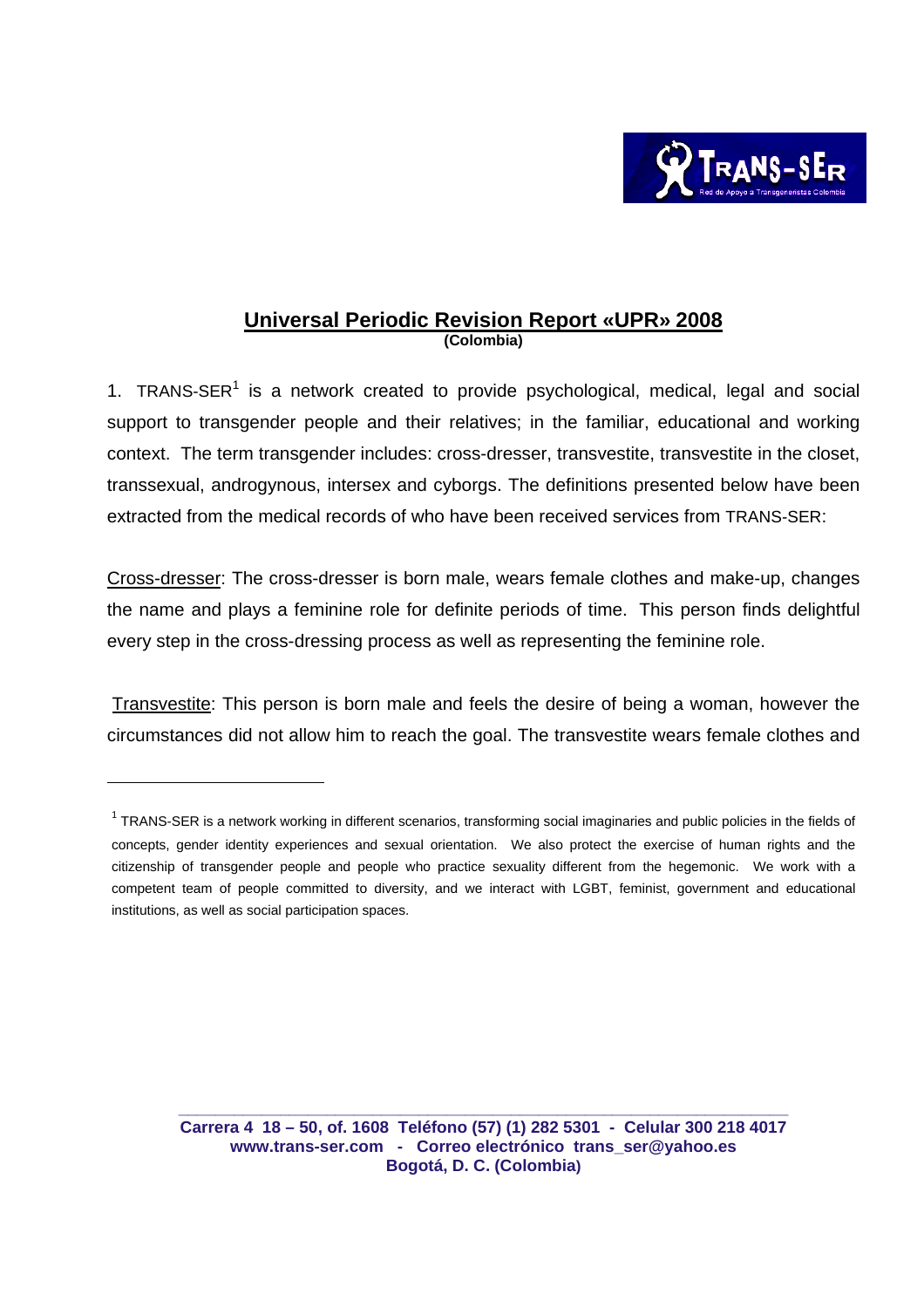Trans-sE<del>d</del> mainly plays the female role as part of his life, does some body changes include: take hormones, change the name and call himself «transvestite».

Transvestite in the closet: A person born male who lives a dual life, having one role as a man and another role as a woman. Transvestites in the closet have separate names, social circles, and gender identities, the cross-dressing is carried out in private or in the companion of a small and close group of similar friends. Often their everyday social circle is unaware of the person's other identity.

Transsexual: A person, who wishes with great intensity to represent the roll of opposed sexgender to which was assigned at the time of the birth. Perform corporal transformations, change name, the majority of them go to Sexual Reassignment Surgery and they introduce themselves in the society as people of the opposite sex-gender.

Androgynous: A person, who does not need a classification in neither of the two culturally institutionalized rolls of gender feels as human.

Intersexed: A person, who has alterations in the development of his sexual phenotype as a result of a genetic or hormonal alteration, generally begins in the intrauterine life and can to carry difficulties to assume the gender roll. Since the childhood the person is involved in medical treatments.

Cyborg: This term is mostly used among youth people. The person who in a social and political context assumes itself like indefinite in a cultural gender: feminine – masculine.

Transgenderism: This term makes reference to the process of transit through the gender. Also refers to the social movement for the human rights of the transgender people.

**Carrera 4 18 – 50, of. 1608 Teléfono (57) (1) 282 5301 - Celular 300 218 4017 www.trans-ser.com - Correo electrónico trans\_ser@yahoo.es Bogotá, D. C. (Colombia)**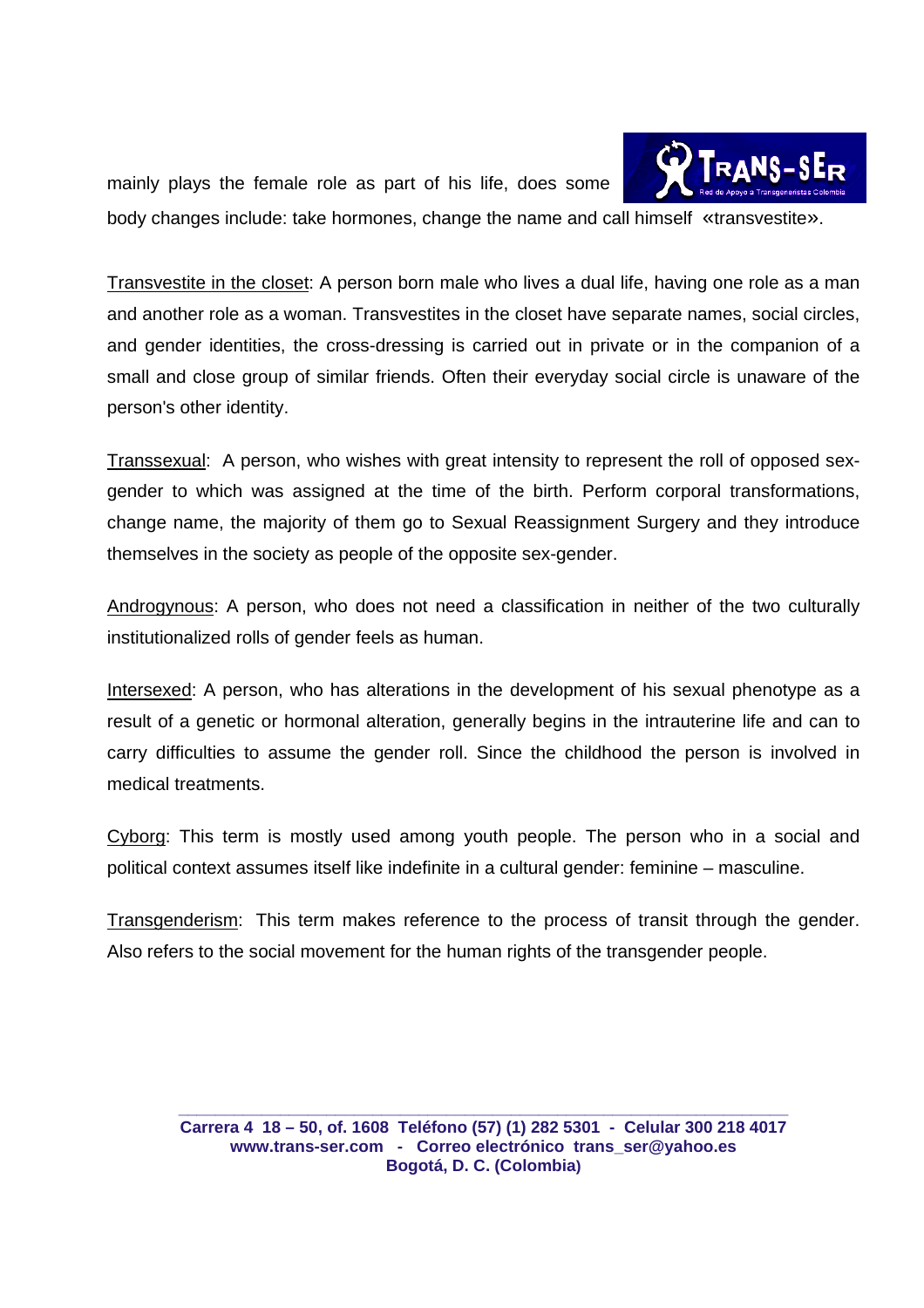2. Along these years, TRANS-SER has provided services to 4



cross-dressing, 23 travesties, 5 travesties in the closet, 53 transsexuals at different stages of their process, 3 androgynous, 1 intersexed and 3 cyborgs. Currently 7 children who are between the ages 5 to 17 are being attended. Who express to feel their gender different that the society is demanding to them to represent.

3. In Colombia transgender people can change the name by a simple legal mechanism, but they must assume the cost of the hormonal therapy and surgeries procedures, even though a legal mechanism exists to claim for it called «Acción de Tutela», created by National Constitution 1991, this process require legal consultant and might take a long time. The LGBT movement has fortified these changes in the national jurisprudence, and these profits. Transser has recommended a process in witch citizens can understand the gender identity and the right to freely choose the gender identity away from binary paradigm feminine/masculine.

4. In Colombia the institutional and legal framework conceives the gender (or gender role) as a rigid and binary paradigm imposed on the bodies shape at the time of birth. Alterations to this paradigm are punished with the loss of fundamental rights. To demand and to recover them implicates psychological, social, professional and economic expenses.

5. The social movement and the political willingness of the Bogotá Mayor for the period 2004 - 2007, contributed to create the Sexual Diversity Office, instance in charge of designing the public policies for LGBT population, implement it and promote it. The Decree 608 of December 28, 2007 states…, «through which the public policy guidelines are given for the full guarantee of the rights of the LGBT population and about gender identities and sexual orientation in the District, and other dispositions are dictated». Some other district offices have specialized staff to be in charge of this subject, these are the Health Department, Social

**Carrera 4 18 – 50, of. 1608 Teléfono (57) (1) 282 5301 - Celular 300 218 4017 www.trans-ser.com - Correo electrónico trans\_ser@yahoo.es Bogotá, D. C. (Colombia)**